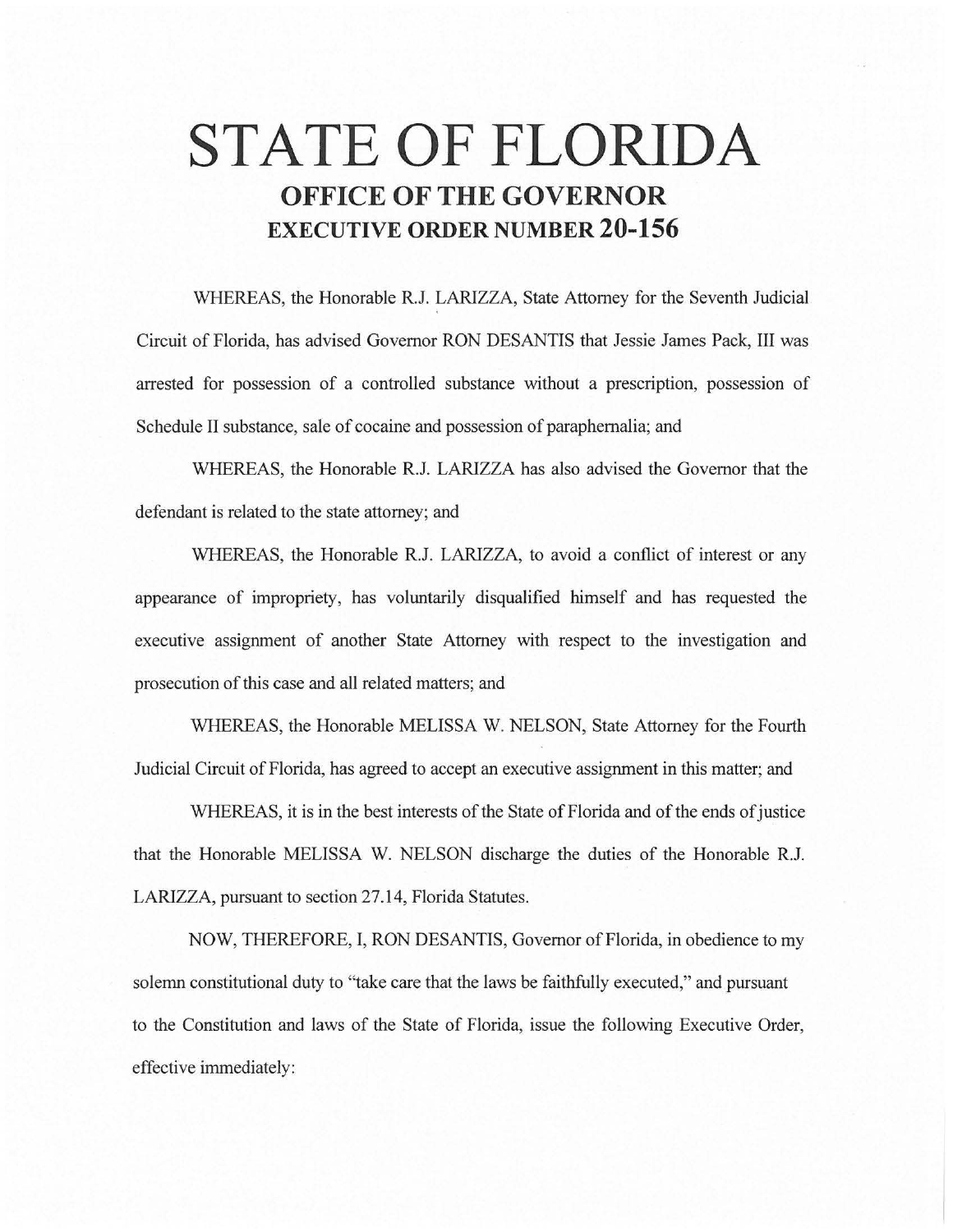## Section 1.

The Honorable MELISSA W. NELSON, State Attorney for the Fourth Judicial Circuit of Florida, referred to as the "Assigned State Attorney," is assigned to discharge the duties of the Honorable R.J. LARIZZA, State Attorney for the Seventh Judicial Circuit of Florida, as they relate to the investigation, prosecution, and all matters related to Jessie James Pack, III.

#### Section 2.

The Assigned State Attorney or one or more Assistant State Attorneys and Investigators, who have been designated by the Assigned State Attorney, shall proceed immediately to the Seventh Judicial Circuit of Florida, and are vested with the authority to perform the duties prescribed herein.

### Section 3.

All residents of the Seventh Judicial Circuit are requested, and all public officials are directed, to cooperate and render whatever assistance is necessary to the Assigned State Attorney, so that justice may be served.

#### Section 4.

The period of this Executive Assignment shall be for one (1) year, to and including June 24, 2021.